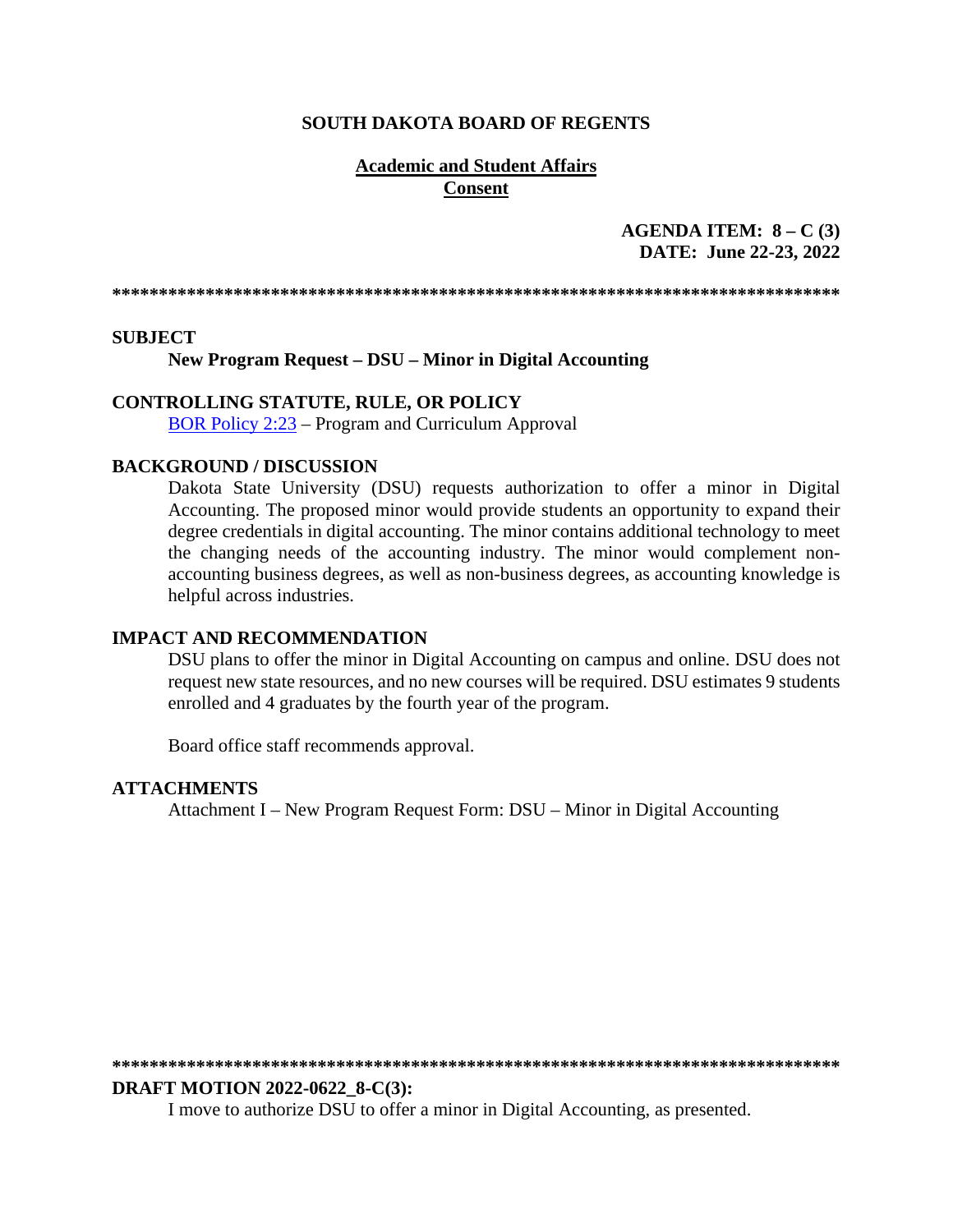

## **SOUTH DAKOTA BOARD OF REGENTS** ACADEMIC AFFAIRS FORMS

# New Baccalaureate Degree Minor

| <b>UNIVERSITY:</b>                        | <b>DSU</b>                           |
|-------------------------------------------|--------------------------------------|
| <b>TITLE OF PROPOSED MINOR:</b>           | <b>Digital Accounting</b>            |
| DEGREE(S) IN WHICH MINOR MAY BE           | <b>Bachelor's degrees, excluding</b> |
| <b>EARNED:</b>                            | accounting                           |
| <b>EXISTING RELATED MAJORS OR MINORS:</b> | <b>BBA</b> in Business, Accounting   |
|                                           | <b>Specialization and BS in</b>      |
|                                           | <b>Professional Accountancy</b>      |
| <b>INTENDED DATE OF IMPLEMENTATION:</b>   | 2022<br>Fall                         |
| <b>PROPOSED CIP CODE:</b>                 | 52.0302                              |
| UNIVERSITY DEPARTMENT:                    | <b>Business</b>                      |
| <b>BANNER DEPARTMENT CODE:</b>            | <b>DBUS</b>                          |
| <b>UNIVERSITY DIVISION:</b>               | <b>College of BIS</b>                |
| <b>BANNER DIVISION CODE:</b>              | <b>DCBIS</b>                         |

## ☒**Please check this box to confirm that:**

- The individual preparing this request has read **AAC Guideline 2.8**, which pertains to new baccalaureate degree minor requests, and that this request meets the requirements outlined in the guidelines.
- This request will not be posted to the university website for review of the Academic Affairs Committee until it is approved by the Executive Director and Chief Academic Officer.

## **University Approval**

*To the Board of Regents and the Executive Director: I certify that I have read this proposal, that I believe it to be accurate, and that it has been evaluated and approved as provided by university policy.*



Note: In the responses below, references to external sources, including data sources, should be documented with a footnote (including web addresses where applicable).

**1. Do you have a major in this field (***place an "X" in the appropriate box***)?**  $\Box$ 

*Yes No*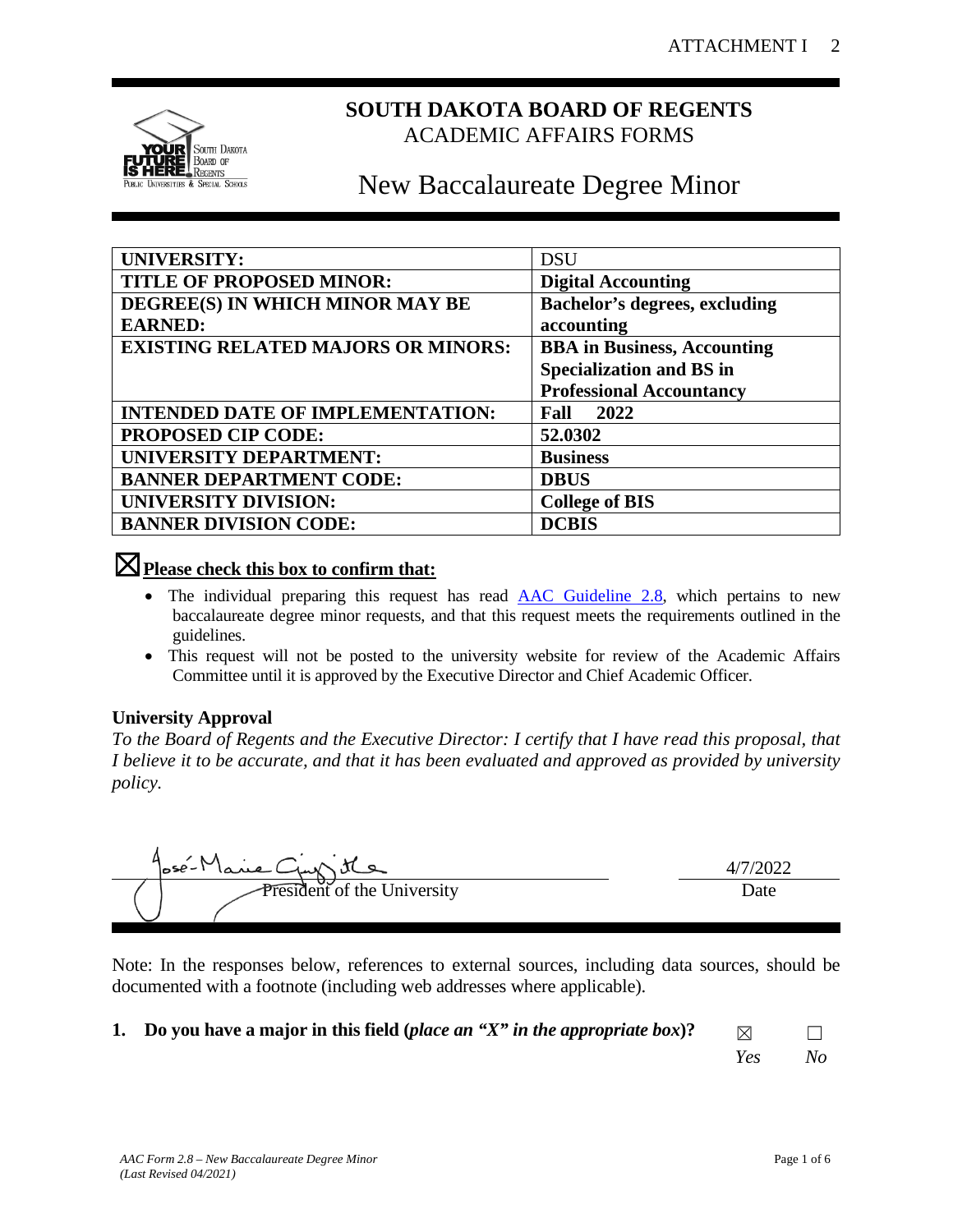## **2. If you do not have a major in this field, explain how the proposed minor relates to your university mission and strategic plan, and to the current Board of Regents Strategic Plan 2014-2020.**

*Links to the applicable State statute, Board Policy, and the Board of Regents Strategic Plan are listed below for each campus.* 

*DSU: [SDCL § 13-59](https://sdlegislature.gov/Statutes/Codified_Laws/DisplayStatute.aspx?Type=Statute&Statute=13-59) [BOR Policy 1:10:5](https://www.sdbor.edu/policy/documents/1-10-5.pdf) [Board of Regents Strategic Plan 2014-2020](https://www.sdbor.edu/the-board/agendaitems/Documents/2014/October/16_BOR1014.pdf.)*

Dakota State University currently offers a Bachelor of Business Administration with a specialization in Accounting and a Bachelor of Science in Professional Accountancy.

## **3. What is the nature/purpose of the proposed minor? Please include a brief (1-2 sentence) description of the academic field in this program.**

This minor would provide students an opportunity to expand their degree credentials in digital accounting. This degree contains additional technology to meet the changing needs of the accounting industry. The minor would complement non-accounting business bachelor's degrees and non-business bachelor's degrees, alike. Students with a minor in digital accounting would carry a foundation of accounting and technology acumen into their professions. This acumen would help them make better financial decisions, regardless of the industry.

## **4. How will the proposed minor benefit students?**

This minor would provide students an opportunity to expand their degree credentials with this digital accounting minor. This degree contains additional courses in accounting-related technology, including spreadsheet and automated accounting software. These courses are common to accountants and bookkeepers and designed to meet the changing needs of the accounting industry. The minor would complement non-accounting business bachelor's degrees and non-business bachelor's degrees, alike. Students with a minor in digital accounting would carry a foundation of accounting acumen with them into their professions. This acumen would help them make better financial decisions, regardless of the industry.

This minor is stackable into existing degrees Bachelor of Business Administration degrees and the proposed Associate of Science degree in Digital Accounting. Students seeking a BBA in Business, Accounting specialization or BS in Professional Accountancy will not be allowed to add the Digital Accounting minor.

**5. Describe the workforce demand for graduates in related fields, including national demand and demand within South Dakota.** *Provide data and examples; data sources may include but are not limited to the South Dakota Department of Labor, the US Bureau of Labor Statistics, Regental system dashboards, etc. Please cite any sources in a footnote.*

According to the [BLS.gov](https://www.bls.gov/careeroutlook/2021/article/projected-openings-college-degree.htm#Business,%20management,%20and%20sales) and the [Occupational Outlook](https://www.bls.gov/ooh/business-and-financial/accountants-and-auditors.htm) Accountants and Auditors expect 135,000 openings in 2020-2030 with a median income of \$73,560, with a growing rate of 7% which is above average in this area.

## **6. Provide estimated enrollments and completions in the table below and explain the methodology used in developing the estimates (***replace "XX" in the table with the appropriate year***).**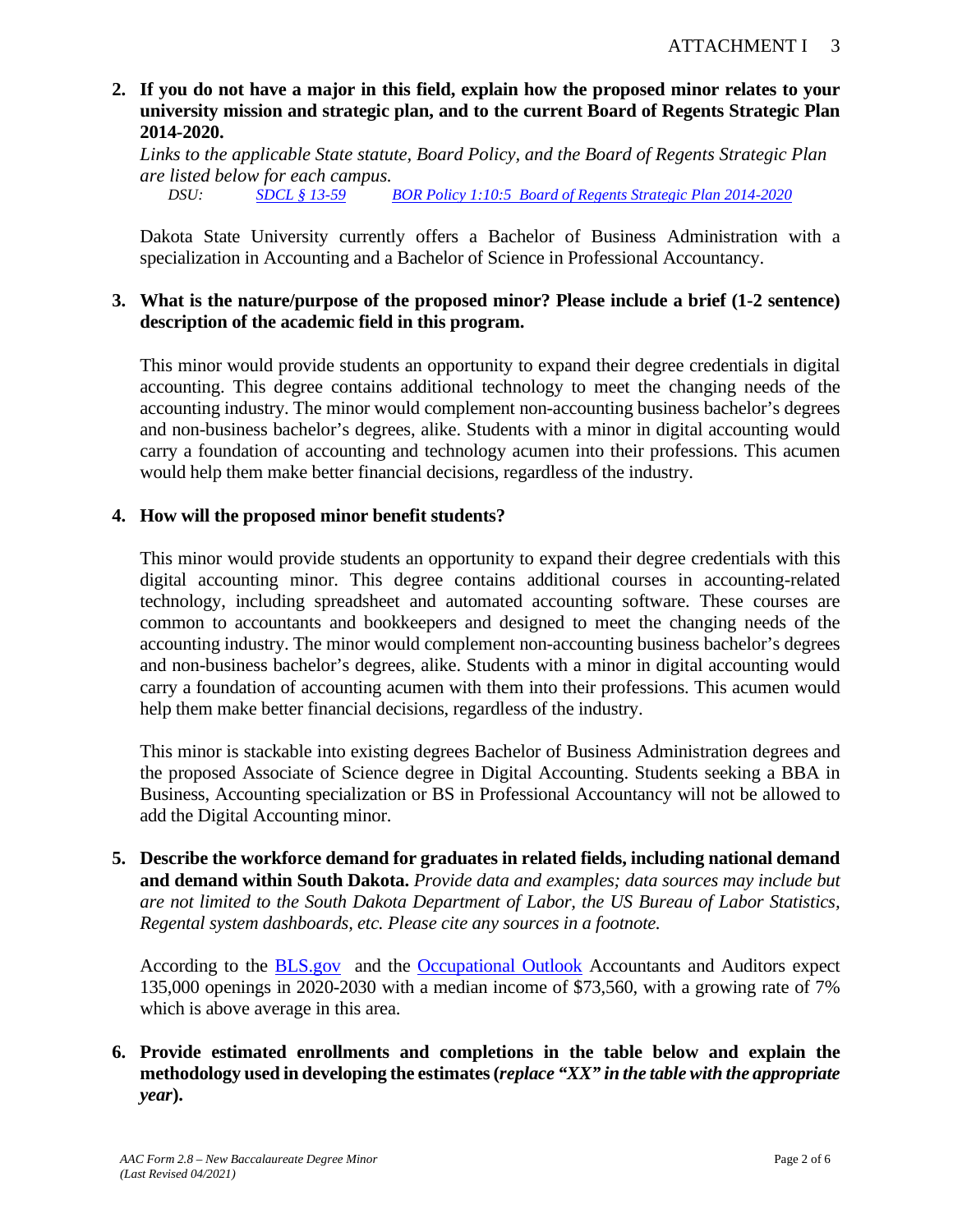|                                       | <b>Fiscal Years*</b>                         |              |              |       |  |
|---------------------------------------|----------------------------------------------|--------------|--------------|-------|--|
|                                       | 2nd<br><b>2rd</b><br>4 <sup>th</sup><br>1 st |              |              |       |  |
| <i>Estimates</i>                      | <b>FY 23</b>                                 | <b>FY 24</b> | <b>FY 25</b> | FY 26 |  |
| Students enrolled in the minor (fall) |                                              |              |              |       |  |
| <b>Completions by graduates</b>       |                                              |              |              |       |  |

Based on a Spring 2022 enrollment report, there were 235 undergraduate students in the College of Business. Using an estimate of percentage of the SP2022 enrollment, we estimated the following enrollments:

\*Do not include current fiscal year.

## **7. What is the rationale for the curriculum? Demonstrate/provide evidence that the curriculum is consistent with current national standards.**

DSU's business degrees are accredited by ACBSP and those standards for the content were used to develop the minor. The increasing use of software and technology in the accounting industry require students to have digital skills in spreadsheets and automated accounting systems. This digital accounting minor incorporates accounting courses and specific technology, such as spreadsheets and automated accounting systems. The minor is designed to prepare a student to enter the accounting and/or bookkeeping career with fundamental accounting skills and knowledge.

#### **8. Complete the tables below. Explain any exceptions to Board policy requested.**

*Minors by design are limited in the number of credit hours required for completion. Minors typically consist of eighteen (18) credit hours, including prerequisite courses. In addition, minors typically involve existing courses.* 

#### **A. Distribution of Credit Hours**

| <b>Digital Accounting minor</b> | <b>Credit Hours</b>   Percent |     |
|---------------------------------|-------------------------------|-----|
| Requirements in minor           |                               | 50% |
| Electives in minor              |                               | 50% |
| Total                           |                               |     |

#### **B. Required Courses in the Minor**

| <b>Prefix</b> | <b>Number</b> | <b>Prerequisites for</b><br><b>Course Title</b> |                     | <b>Credit</b> | <b>New</b>     |
|---------------|---------------|-------------------------------------------------|---------------------|---------------|----------------|
|               |               | <b>Course</b><br>(add or delete rows as needed) |                     | <b>Hours</b>  | (yes, no)      |
|               |               |                                                 |                     |               |                |
| <b>ACCT</b>   | 210           | Principles of Accounting I                      |                     |               | N <sub>o</sub> |
| <b>ACCT</b>   | 211           | Principles of Accounting II                     | ACCT <sub>210</sub> | 3             | N <sub>o</sub> |
| <b>CIS</b>    | 207           | <b>Advanced Applications:</b>                   | $\text{CSC } 105^*$ |               | N <sub>o</sub> |
|               |               | <b>Spreadsheets</b>                             |                     |               |                |
| <b>CIS</b>    | 210           | QuickBooks I                                    |                     |               | N <sub>0</sub> |
| <b>CIS</b>    | 211           | QuickBooks II                                   | <b>CIS 210</b>      |               | N <sub>o</sub> |
|               |               |                                                 | Subtotal            | 9             |                |

\*CSC 105 is required of all DSU's students.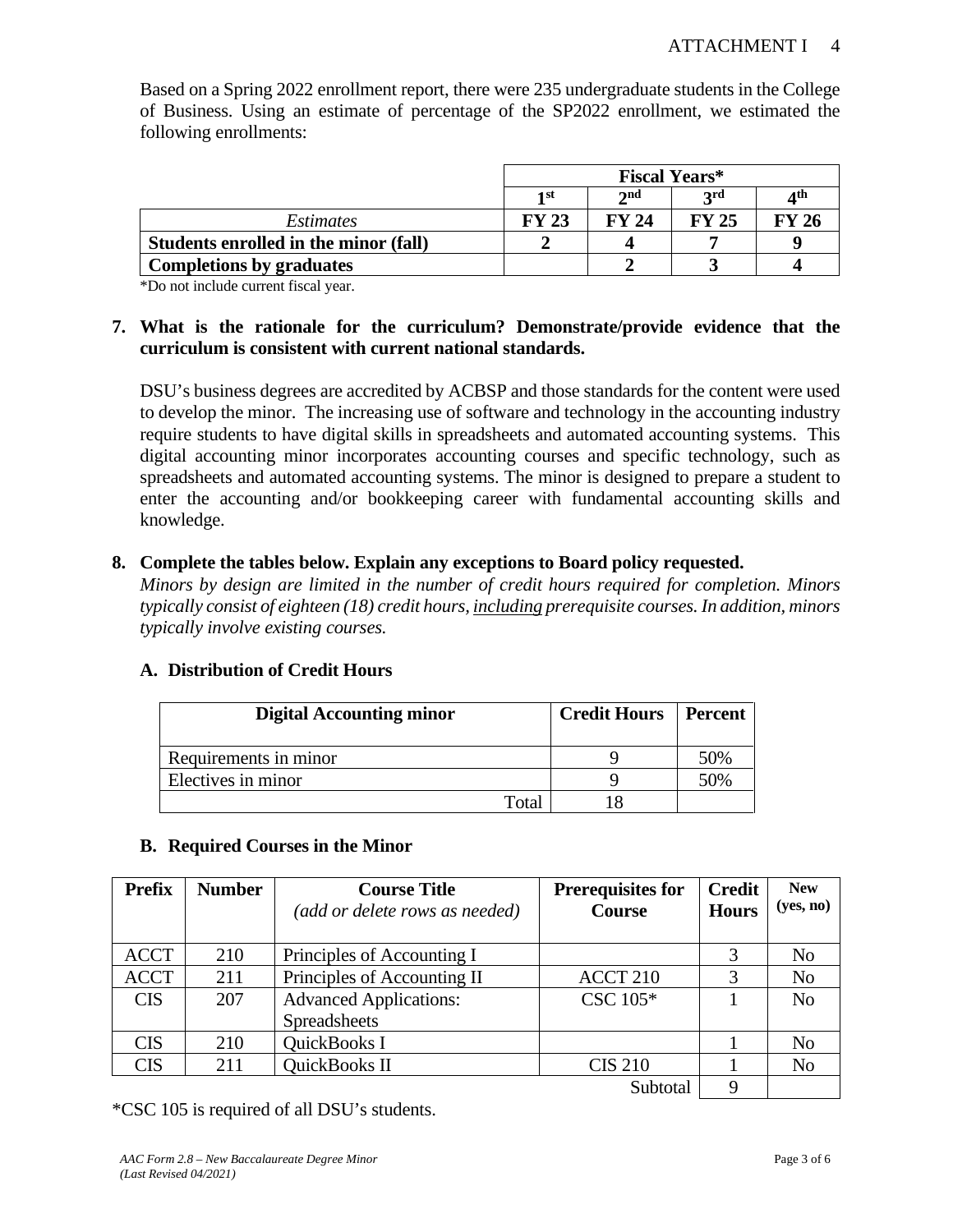| <b>Prefix</b> | <b>Number</b> | <b>Course Title</b>                     | <b>Prerequisites for</b> | <b>Credit</b> | <b>New</b>     |
|---------------|---------------|-----------------------------------------|--------------------------|---------------|----------------|
|               |               | (add or delete rows as needed)          | <b>Course</b>            | <b>Hours</b>  | (yes,          |
|               |               |                                         | Include credits for      |               | $\mathbf{no}$  |
|               |               |                                         | prerequisites in         |               |                |
|               |               |                                         | subtotal below.          |               |                |
| <b>ACCT</b>   | 305           | <b>Analysis of Financial Statements</b> | ACCT 211                 | $\mathcal{F}$ | N <sub>o</sub> |
| <b>ACCT</b>   | 310           | Intermediate Accounting I               | ACCT 211                 | 3             | N <sub>o</sub> |
| <b>ACCT</b>   | 311           | Intermediate Accounting II              | ACCT 310                 | 3             | N <sub>o</sub> |
| <b>ACCT</b>   | 320           | <b>Cost Accounting</b>                  | ACCT 211                 | 3             | N <sub>o</sub> |
| <b>ACCT</b>   | 360           | <b>Accounting Systems</b>               | ACCT 211                 | 3             | N <sub>o</sub> |
| <b>ACCT</b>   | 430           | Income Tax Accounting                   | ACCT 211                 | 3             | N <sub>0</sub> |
| <b>ACCT</b>   | 452           | Fraud and Forensic Accounting           | ACCT 211                 | 3             | N <sub>o</sub> |
| <b>ACCT</b>   | 470           | Non-Profit Accounting                   | ACCT 211                 | 3             | N <sub>o</sub> |
| <b>ACCT</b>   | 480           | <b>Advanced Accounting</b>              | ACCT 311                 | 3             | N <sub>o</sub> |
| <b>BADM</b>   | 310           | <b>Business Finance</b>                 | ACCT 211                 | 3             | N <sub>o</sub> |
|               |               |                                         | Subtotal                 | 9             |                |

**9. Elective Courses in the Minor: List courses available as electives in the program. Indicate any proposed new courses added specifically for the minor.**

**A. What are the learning outcomes expected for all students who complete the minor? How will students achieve these outcomes?** *Complete the table below to list specific learning outcomes—knowledge and competencies—for courses in the proposed program in each row. Label each column heading with a course prefix and number. Indicate required courses with an asterisk (\*). Indicate with an X in the corresponding table cell for any student outcomes that will be met by the courses included. All students should acquire the program knowledge and competencies regardless of the electives selected. Modify the table as necessary to provide the requested information for the proposed program.* 

| <b>Individual Student Outcome</b><br>(Same as in the text of the proposal)                                                          | <b>ACCT</b><br>$210*$ | <b>ACCT</b><br>$211*$ | <b>ACCT</b><br>elective | <b>CIS</b><br>$207*$ | <b>CIS</b><br>$210*$ | <b>CIS</b><br>$211*$      |
|-------------------------------------------------------------------------------------------------------------------------------------|-----------------------|-----------------------|-------------------------|----------------------|----------------------|---------------------------|
| Produce four financial statements: Income<br>Statement, Balance Sheet, Statement of Cash Flows,<br>and Statement of Owner's Equity. | $\mathbf{x}$          | X                     | X                       |                      |                      |                           |
| Record, process, and create financial reports.                                                                                      |                       | X                     | X                       |                      |                      |                           |
| Use QuickBooks to track spending, revenues, cost of<br>merchandise sold, and payroll data.                                          |                       |                       |                         |                      | X                    | $\boldsymbol{\mathrm{x}}$ |
| Use spreadsheets to analyze data from sources such<br>as QuickBooks or other sources.                                               |                       |                       |                         | X                    | X                    | X                         |
| Perform basic accounting skills to plan, control, and<br>make decisions using financial data.                                       |                       | X                     | X                       |                      |                      |                           |
| Use technology to record, process, and report<br>financial data.                                                                    |                       |                       |                         |                      |                      | $\boldsymbol{\mathrm{x}}$ |

**10. What instructional approaches and technologies will instructors use to teach courses in the minor?** *This refers to the instructional technologies and approaches used to teach courses and NOT the technology applications and approaches expected of students.*

The in-person and online instructional approaches and technologies currently utilized for the existing courses would continue to be used. The technology specific to this program includes spreadsheets and an automatic accounting system. The current automated accounting software is Intuit's QuickBooks. No new approaches or technologies are necessary.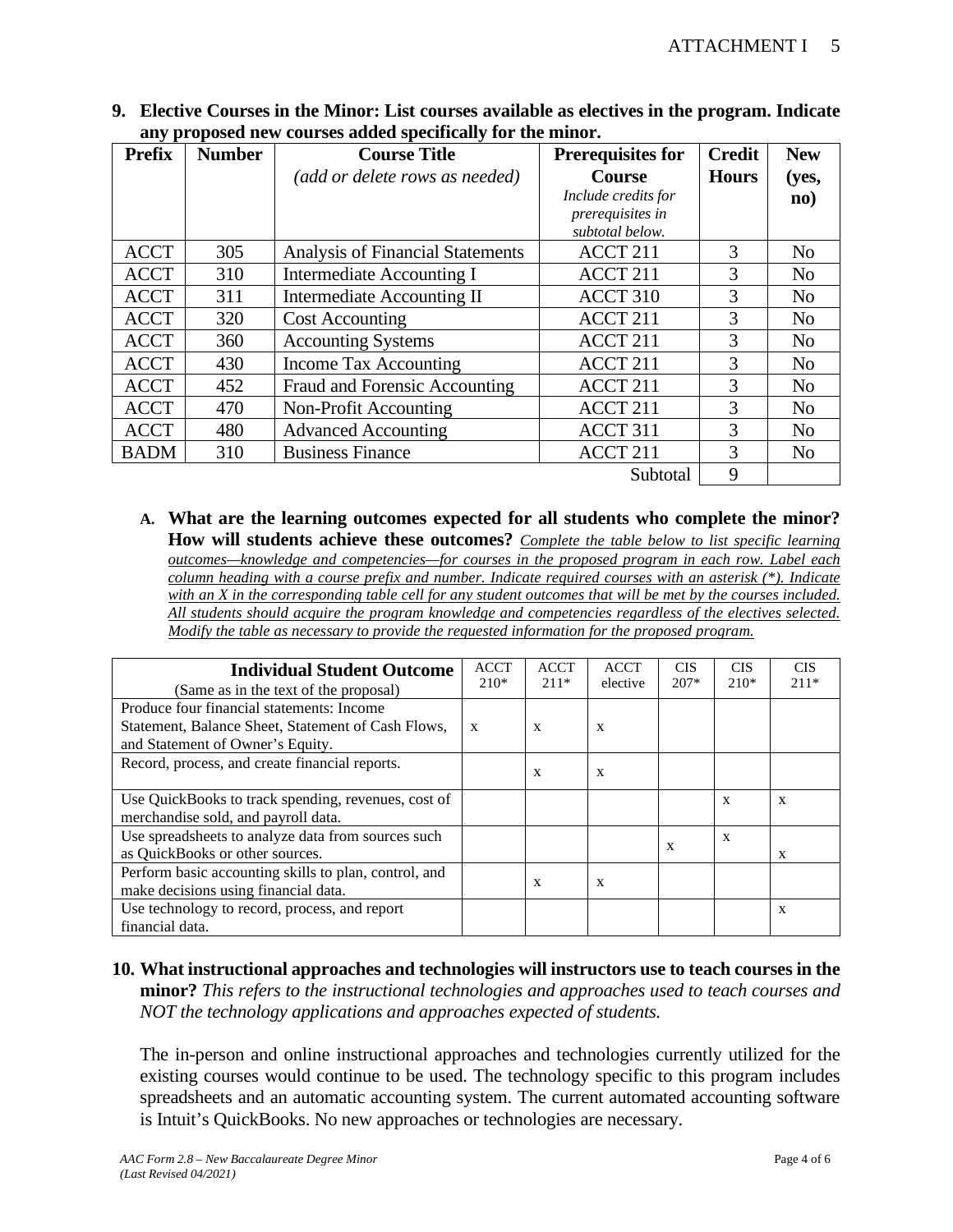#### **11. Delivery Location**

*Note: The accreditation requirements of the Higher Learning Commission (HLC) require Board approval for a university to offer programs off-campus and through distance delivery.* 

**A. Complete the following charts to indicate if the university seeks authorization to deliver the entire program on campus, at any off campus location (e.g., USD Community Center for Sioux Falls, Black Hills State University-Rapid City, Capital City Campus, etc.) or deliver the entire program through distance technology (e.g., as an online program)?**

|                        | Yes/No | Intended Start Date |      |  |
|------------------------|--------|---------------------|------|--|
| <b>On campus</b>   Yes |        | Fall                | 2022 |  |

|                   | Yes/No | If Yes, list location(s) | <b>Intended Start Date</b> |
|-------------------|--------|--------------------------|----------------------------|
| <b>Off</b> campus | No     |                          | Choose an item. Choose     |
|                   |        |                          | an item.                   |

|                          | Yes/No         | identify<br><i>delivery</i><br>If<br>Yes,<br>methods<br>Delivery methods are defined in AAC<br>Guideline 5.5. | <b>Intended Start Date</b> |
|--------------------------|----------------|---------------------------------------------------------------------------------------------------------------|----------------------------|
| <b>Distance Delivery</b> | Yes            |                                                                                                               | Fall<br>2022               |
| (online/other distance)  |                |                                                                                                               |                            |
| delivery methods)        |                |                                                                                                               |                            |
| <b>Does another BOR</b>  | N <sub>0</sub> | If yes, identify institutions:                                                                                |                            |
| institution already      |                |                                                                                                               |                            |
| have authorization to    |                |                                                                                                               |                            |
| offer the program        |                |                                                                                                               |                            |
| online?                  |                |                                                                                                               |                            |

**B. Complete the following chart to indicate if the university seeks authorization to deliver more than 50% but less than 100% of the minor through distance learning (e.g., as an online program)?** *This question responds to HLC definitions for distance delivery.*

|                          | Yes/No         | If Yes, identify delivery methods | Intended Start Date    |
|--------------------------|----------------|-----------------------------------|------------------------|
| <b>Distance Delivery</b> | N <sub>0</sub> |                                   | Choose an item. Choose |
| (online/other distance)  |                |                                   | an item.               |
| delivery methods)        |                |                                   |                        |

**12. Does the University request any exceptions to any Board policy for this minor? Explain any requests for exceptions to Board Policy.** *If not requesting any exceptions, enter "None."*

No.

**13. Cost, Budget, and Resources: Explain the amount and source(s) of any one-time and continuing investments in personnel, professional development, release time, time redirected from other assignments, instructional technology & software, other operations and maintenance, facilities, etc., needed to implement the proposed minor.** *Address offcampus or distance delivery separately.*